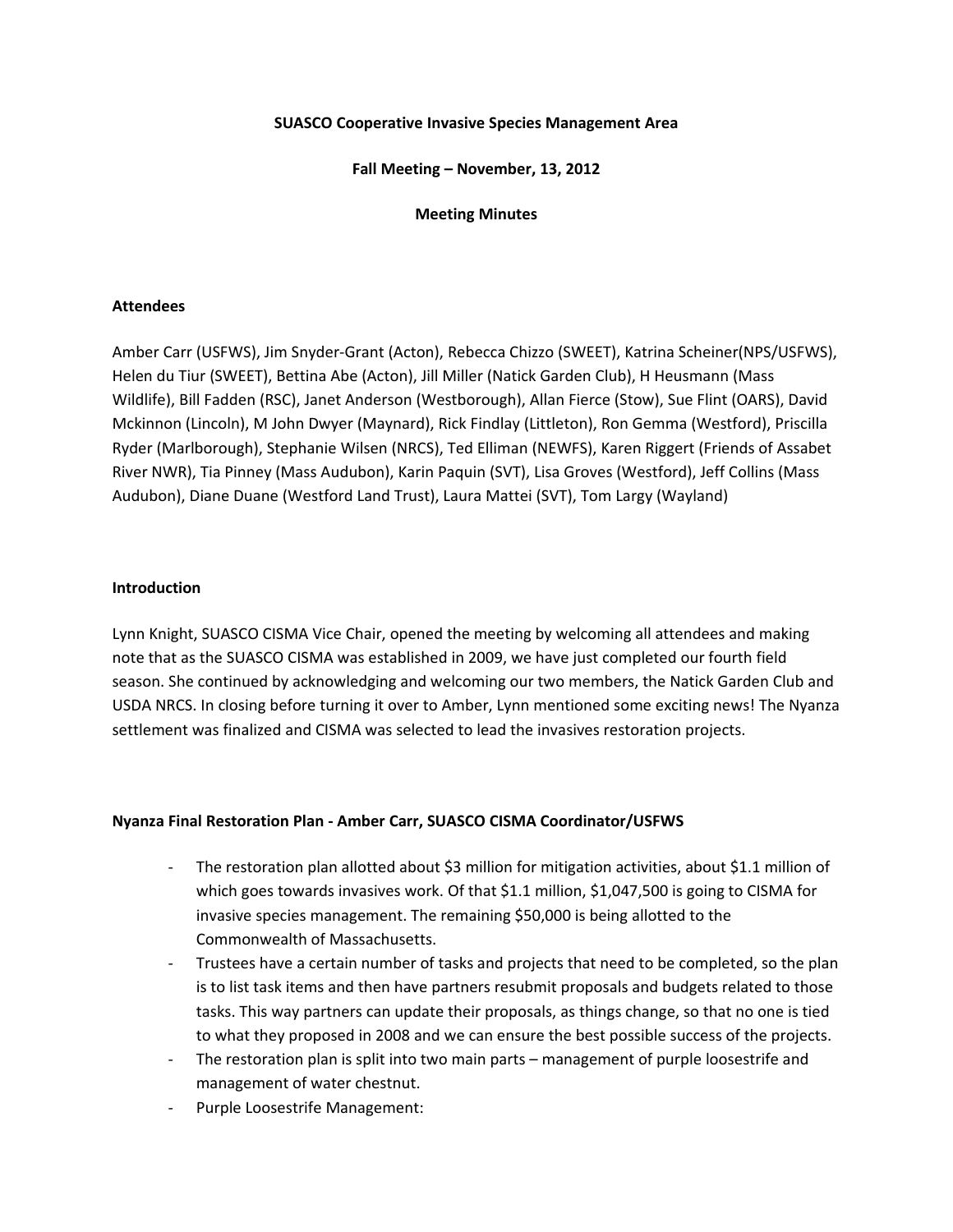- o The purple loosestrife management area extends from Ashland to Concord and management will begin with mapping purple loosestrife infestations along that stretch of the Sudbury River. The mapping will be going for bid to CISMA members in 2013.
- o We will then determine where there are currently *Galerucella* sp beetles and if their populations are self-sustaining, and from there identify potential beetle release sites based upon loosestrife acreage and density. This will go out for bid to CISMA members in 2013.
- o We plan to rear *Galerucella* beetles at multiple locations or will potentially purchase the beetles from a supplier. We will have a demo site at the Assabet River NWR visitor center the first year of the grant. Partners who are interested in rearing their own beetles can participate in the demo site facility to get hands on experience and training for setting up their own facility. Setting up the additional rearing facilities will go out for bid to CISMA members in 2014 and 2015.
- $\circ$  If any organizations that already have experience with rearing beetles wish to do so, please just let Amber know and sign up to begin a rearing facility the first year of the grant.
- $\circ$  After rearing and releasing the beetles, we will continue to monitor the release sites using Cornell's protocol in both the spring and fall to assess purple loosestrife stem density and evidence of *Galerucella* beetles at each life stage. Monitoring projects will go out for bid to CISMA members in 2014 and 2015.
- Water Chestnut Management:
	- o Management will be conducted in two main areas will map water chestnut infestations along the entirety of the Sudbury, Assabet, and Concord Rivers, and 130 acres of ponds in the Hop Brook watershed. The mapping will include patch size estimates and density data. It will go out for bid to CISMA members in 2013.
	- $\circ$  Following the data collection of the infestation sites, a map will be produced and distributed to all CISMA members. This project will go out for bid to CISMA members in 2013.
	- o Management will remain the same in areas where partners have experience with and an existing relationship with USFWS and the harvester. We will be mechanically removing water chestnut on Heard Pond, Fairhaven Bay, the Sudbury River (Route 117 – Route 20), and Cardingmill Pond in 2013, 2014, and 2015.
	- $\circ$  The town of Wayland will receive \$50,000 to continue their work with a private contractor on Heard Pond for 2013, 2014, and 2015.
	- $\circ$  USFWS will be purchasing a new harvester in 2013, which may be able to expand harvester usage for as long as the old harvester is still operating. Our biggest restriction with the harvester is water levels, so having two in operation will allow greater flexibility and more effective removal.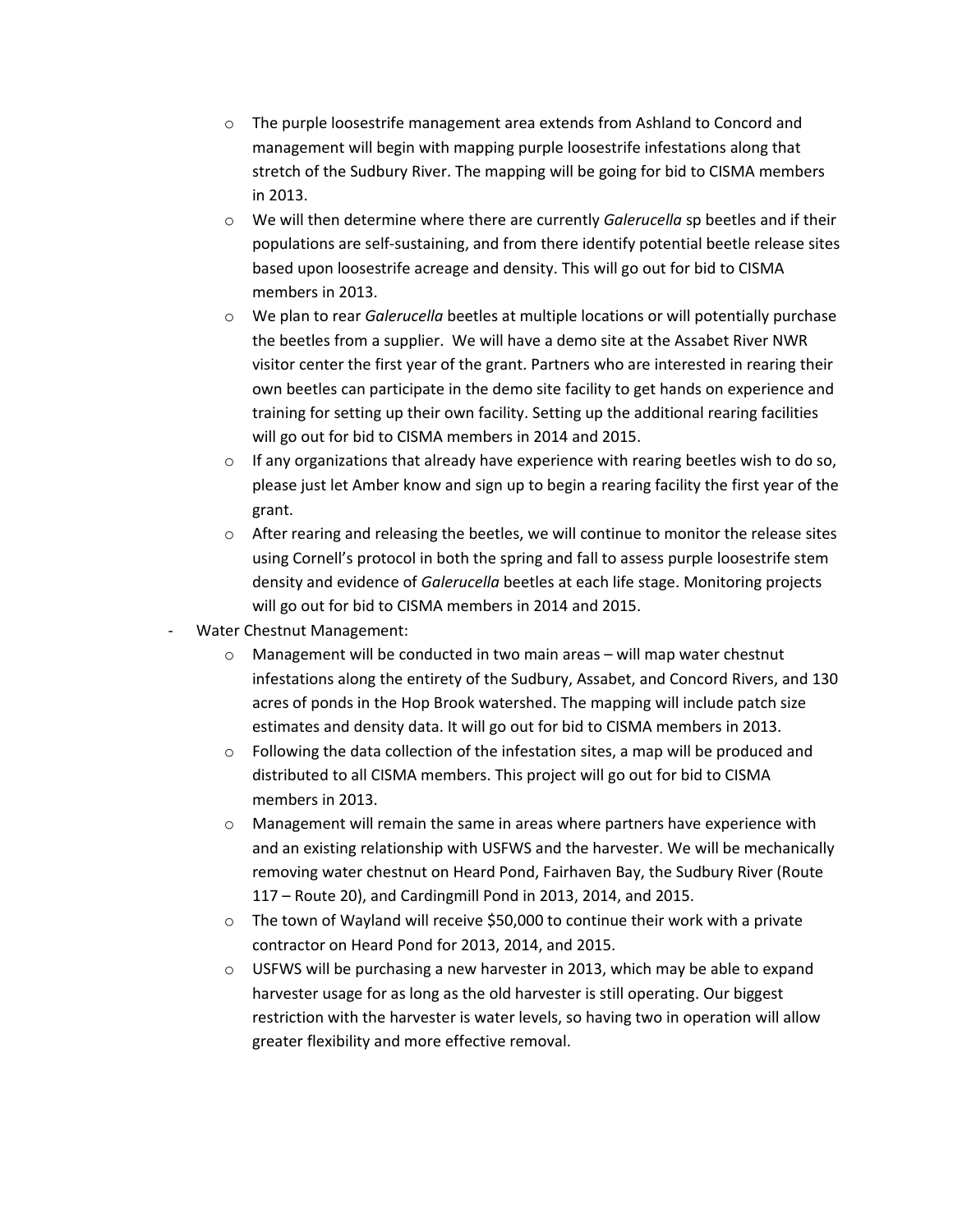- $\circ$  USFWS will purchase kayaks, canoes, bins, carts, paddles, and life jackets in 2013. USFWS will be doing the purchasing to simplify the process, but the materials will be available to all CISMA partners, with preference to harvester partners.
- $\circ$  There is money set aside to hire and coordinate a 10-person crew for 8 weeks, 40 hrs per weeks, for the next three years. USFWS would like to get an AmeriCorps team, which would hire 18-26 year olds for 10 months. If The AmeriCorps program doesn't work out, the opportunity to hire crews will go out for bid to CISMA members in 2013, 2014, and 2015. Note that if you wish to hire the Americorps crew members, you will need to be able to provide them with housing, showers, bathroom, fridge and a stove within an hour of their work location. They will also need to be able to secure their belongings.
- $\circ$  The coordination/USFWS/MAS will coordination control efforts and report writing for 2013, 2014, and 2015.
- o Harvester partners will monitor their areas pre and post control efforts to track progress through 2013, 2014, and 2015.
- The additional \$50,000 that is allotted to the Commonwealth is being given directly to Massachusetts Fish and Game for a wild rice restoration effort.
	- o The restoration projects will take place on USFWS property at Great Meadows; CISMA will help coordinate
	- $\circ$  The state and USFWS still need to meet to hash out details and involvement applications
	- o Project tasks for Mass Fish and Game include:
		- **•** Development detailed project plans for wild rice restoration
		- **Survey historical information about wild rice populations**
		- **Survey and map current wild rice populations**
		- **Monitor and maintain necessary water levels**
		- **Purchase and plant wild rice**
		- Assess planting success
		- **Restore areas using adaptive management framework**
- Questions for Amber:
	- $\circ$  Will purple loosestrife and water chestnut be managed just in the main rivers, or also in the tributaries?
		- **The funds support purple loosestrife mapping from Ashland to Concord** along the Sudbury River, so it could depend on infestations.
		- Water chestnut control is between Rt 117 and Rt 20 on the Sudbury, Fairhaven Bay, Cardingmill Pond, Stearnmills Pond, and Heard Pond for Tier 1. As it goes to Tier 2 control, the efforts would expand to include the Assabet and Concord Rivers
		- We are currently targeting where we have historically harvested
	- o How did the wild rice restoration originate?
		- Mass Fish and Game knew of historical locations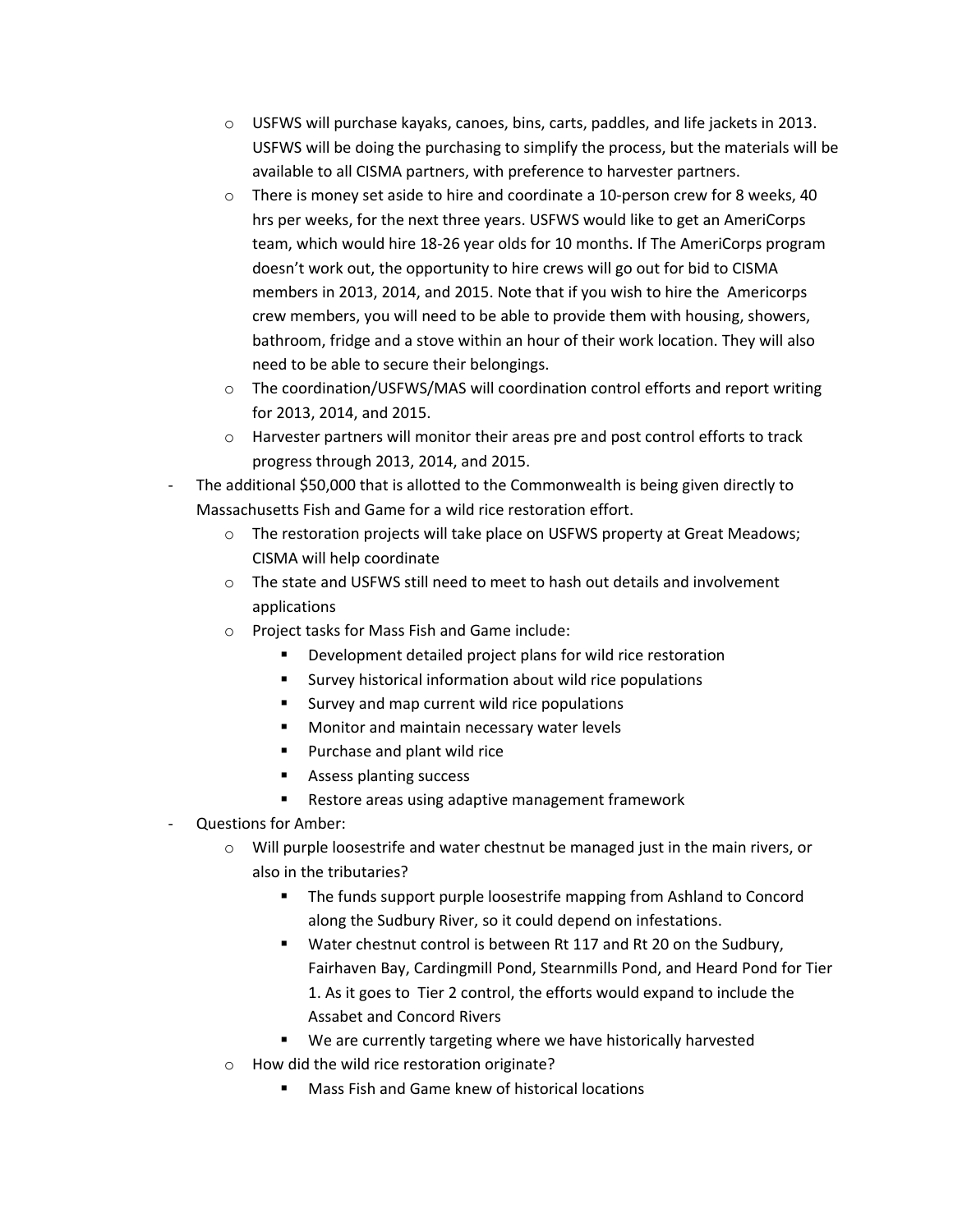- In the '70s, they noticed that ducks were attracted to the wild rice. The rice was crowded out by water chestnut, and as the rice populations declined, by the '80s and '90s there was much less duck habitat and fewer ducks. The idea is that by eradicating the water chestnut, wild rice will have an opportunity to recolonize on its own
- o Will there be phone apps to help with the mapping process?
	- That will be up to the organizations when they write their proposals
	- We do have four mobile mapping units available to CISMA partners
	- Ultimately we're looking for something that can be easily used to map and then share the data – something that would allow consistent data types and formatting, etc.
- The goal tonight was to give everyone a general idea of the upcoming tasks, and then in a month or so come up with RFPs.

# **OARS Mapping Project – Sue Flint, OARS**

Sue began by summarizing OARS' efforts for mapping aquatic plants this past summer. Jeff Collins developed a data interface using CISMA's mobile mappers.

- OARS has done significant mapping on the Assabet since 2005
	- o They have noted a 50% reduction in wet biomass on the river
- When collecting data for the mapping, they estimated percent cover of floating and rooted biomass in a grid system overlaid on portions of the river, collected and weighed samples, then used GIS software to interpolate larger grid areas on the river.
- They later revised the method, using the grid system to map a larger portion of the river.
	- o The GPS points mark the center of each grid square
	- o Attempted to conduct mapping at the height of the growing season (the end of August) to get a peak measurement.
- They also worked with two professors from UMass who used hyper spectral data and satellite imagery to remotely map aquatic biomass.

## Mapping for the 2012 season

- During the 2012 season, OARS mapped aquatic invasives and water chestnut to track plant progress and to estimate biomass.
- They extended the grid system to cover more river area
- Using the mobile mappers is great because it lets you see where you are within each grid section in addition to displaying coordinates.
- When you're out on the river, you can select the grid square of your choice on the mobile mapper and can enter the data right there. It includes information such as number of plants, percent cover, any treatment done to the plants, and the date.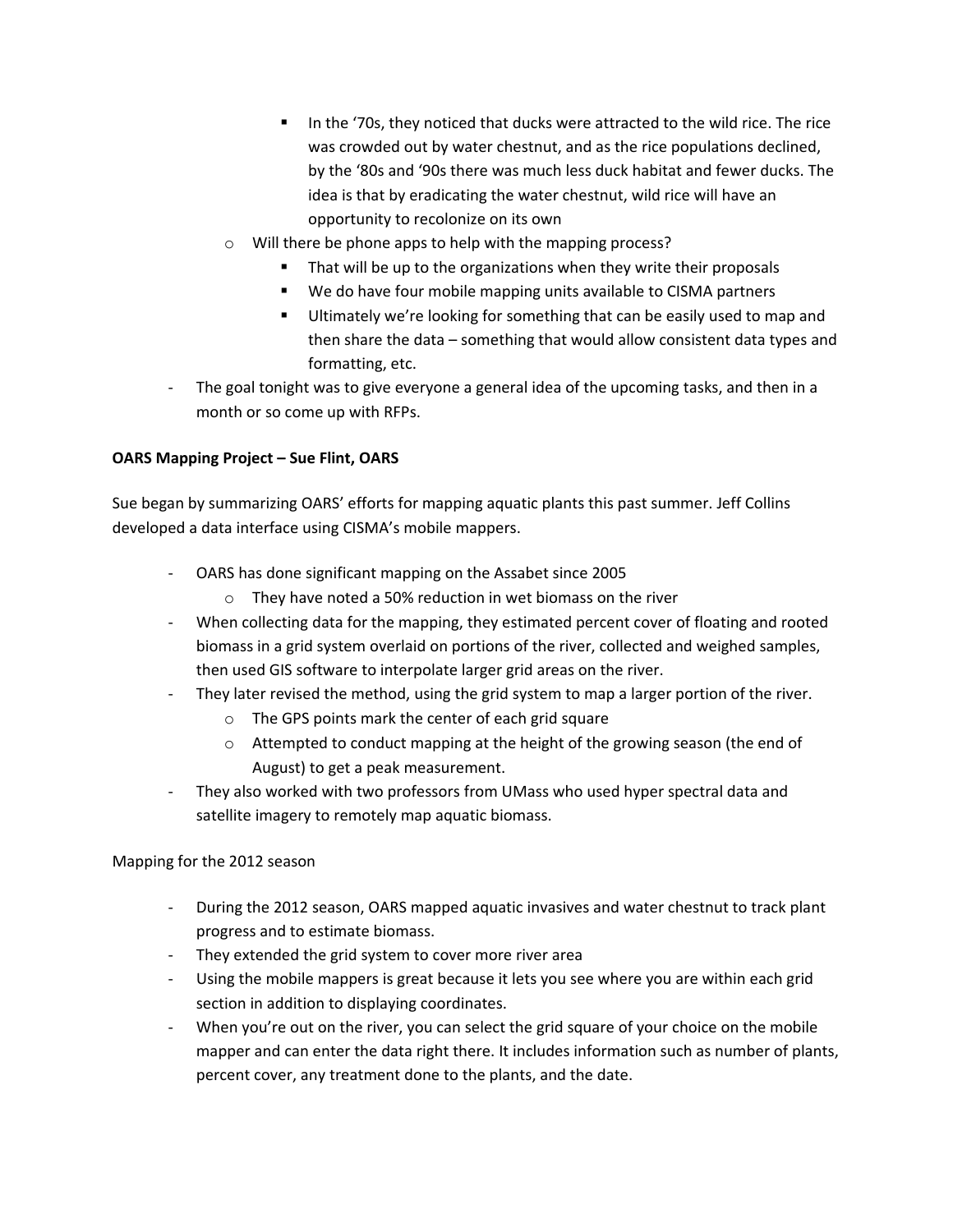- When conducting the biomass survey, they recorded percent cover, percent cover of duckweed specifically, dominant species, all species present, and noted any invasive species
- They were successful in recruiting volunteers to help survey a large percentage of the river and impoundments
	- o Completed a total of 64 man hours of field work and mapping
	- o When they encountered small infestations, after recording the data they just pulled the invasives and noted that as the treatment in the mapped data.

## Species to watch for:

- Water chestnut
- Water hyacinth (not seen this year)
- Water lettuce
- European water clover (in Sudbury, on Heard Pond and in the Charles) herbicide is applied to infestations
- Curly pondweed
- Eurasian and variable milfoil
- Fanwort

After four years of work, they have only pulled a total of 50-100 plants. OARS has been awarded funding from ERM Foundation to continue their mapping efforts and would like to expand their impact. They have water chestnut ID cards that they hand out with their boater trail maps.

- From here they'll develop a management plan, move to web-based reporting so anyone can help contribute to locating infestations, and expand mapping efforts to the Sudbury and Concord Rivers

Questions and comments following Sue's presentation:

- When pulling water chestnut, pull as much of the plant up as you can some plants that were pulled early but only broken off at the stem still regrew nutlets. You don't need to pull the *entire* stem and root system up, but do be careful to get as much as practically possible.
- The mapping units have an accuracy of 5 meters or less they're more accurate when you're out on the river because you don't have the problem of forest cover impeding satellite reception.
- When you conduct the mapping surveys is a critical variable because the biomass will change greatly over the course of the growing season. Ideally, we'd want people out a little earlier in the season to note and get an idea of where infestations are and then return later with a crew to remove the plants.
- The timing of pulling water chestnut is important too so the seeds don't drop off while you are pulling the plants. Through to the beginning of August is typically still okay.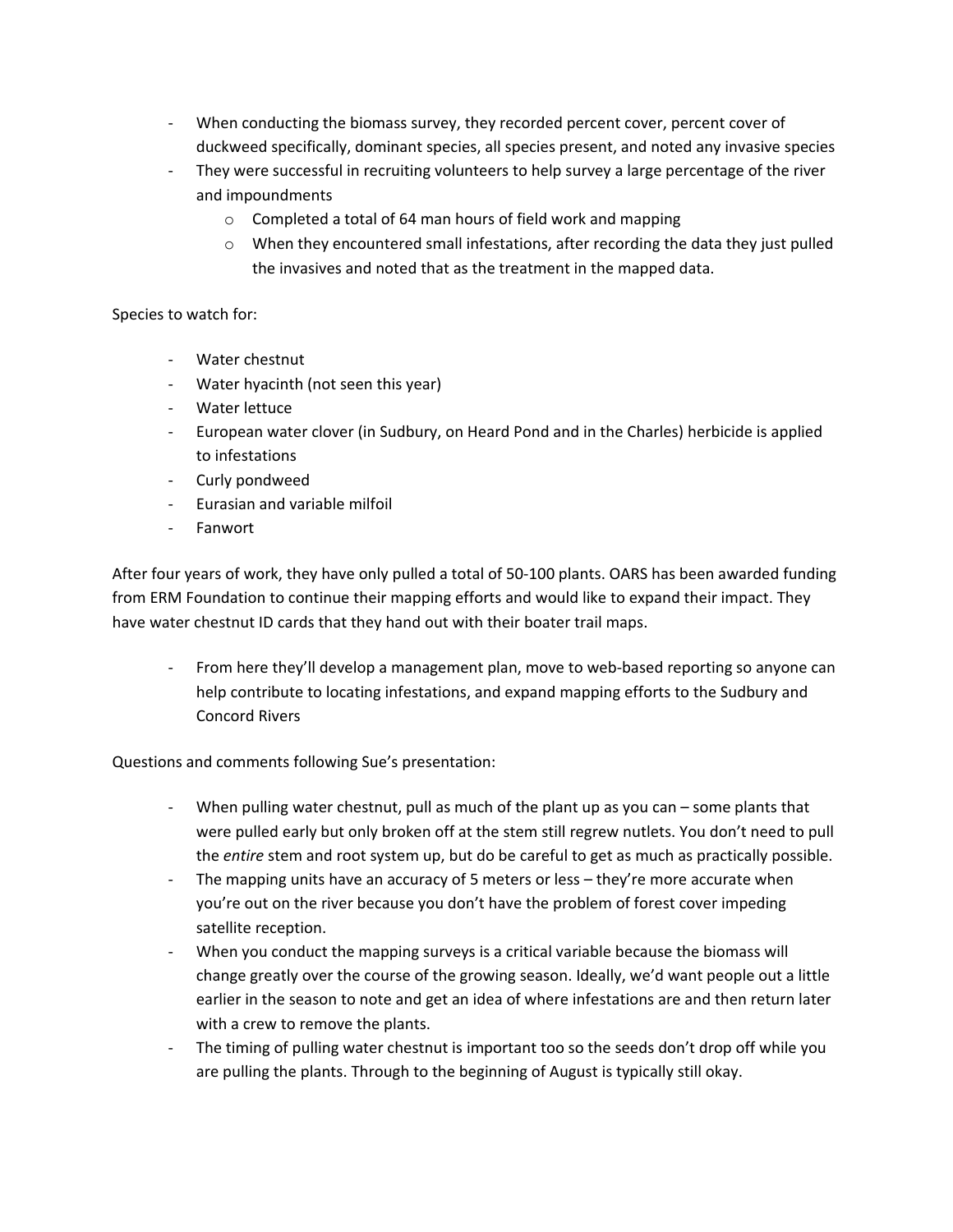## **Raising Beetles for Purple Loosestrife Control – Katrina Scheiner, SCA / NPS / USFWS Fellow**

Katrina gave a brief presentation outlining a "quick and dirty" guide to raising *Galerucella* sp beetles as a bio control agent for controlling purple loosestrife. If you are interested in reading a more detailed protocol, along with lessons learned and notes on the process, please contact Amber or Katrina.

- When setting up your beetle rearing facility, make sure to select a site that will get as much sun as possible. At least eight hours is ideal so as to ensure maximum growth potential for your plants.
- It's best to collect all of your supplies and materials before you set up your facility. You will need plastic kiddie wading pools to set the pots in, 10-inch diameter plastic planters, potting soil, slow release fertilizer, wire tomato cages, and mesh sleeves or bags that you can pull over the tomato cage on each plant.
- Dig up purple loosestrife root balls in the early spring, as soon as possible after the spring thaw. Aim for a ball about the size of a softball with six or so dead stems. Locating the plants can be much easier if you find a collection site in the late summer, while the plants are still in bloom, and mark the plants that you wish to dig up with flagging tape.
- When you get to your rearing facility site, wash and scrub the root balls to remove as much soil and organic matter as possible. This is to create as much of a controlled environment as possible within your rearing facility, and to reduce the risk of planting fungus spores or predatory insects in with your beetles. Because this is a would-be destructive procedure for any overwintering *Galerucella* beetles, do your best to make sure that there is not an existing beetle population from where you are collecting your loosestrife!
- Plant the loosestrife root balls in the potting soil, one root ball to a pot. If you have a couple of smaller root balls, you can combine them in a pot. Mix the appropriate amount of slow release fertilizer in with the potting soil as your plant the roots.
- Make sure the kiddie pools are placed where they will stay for the duration of the project, because it's time consuming to move them after the fact. Arrange the pots in each pool, wet the soil, and fill the pools with several inches of water to simulate a wetland environment.
- Allow your loosestrife to grow for 5-8 weeks, checking the pools regularly to make sure that they have enough water or do not become flooded. After the plants are 18 inches tall, you're ready to add beetles! Beetles will emerge from overwintering sometime around early May, though timing varies depending on weather.
- Prep your plants for the beetles before you head out to collect them. Place a tomato cage over each plant and a net over each tomato cage.
- Locate a stand of loosestrife that has an existing beetle population. You can collect the beetles using an insect aspirator or simply a funnel made out of a soda bottle. You will want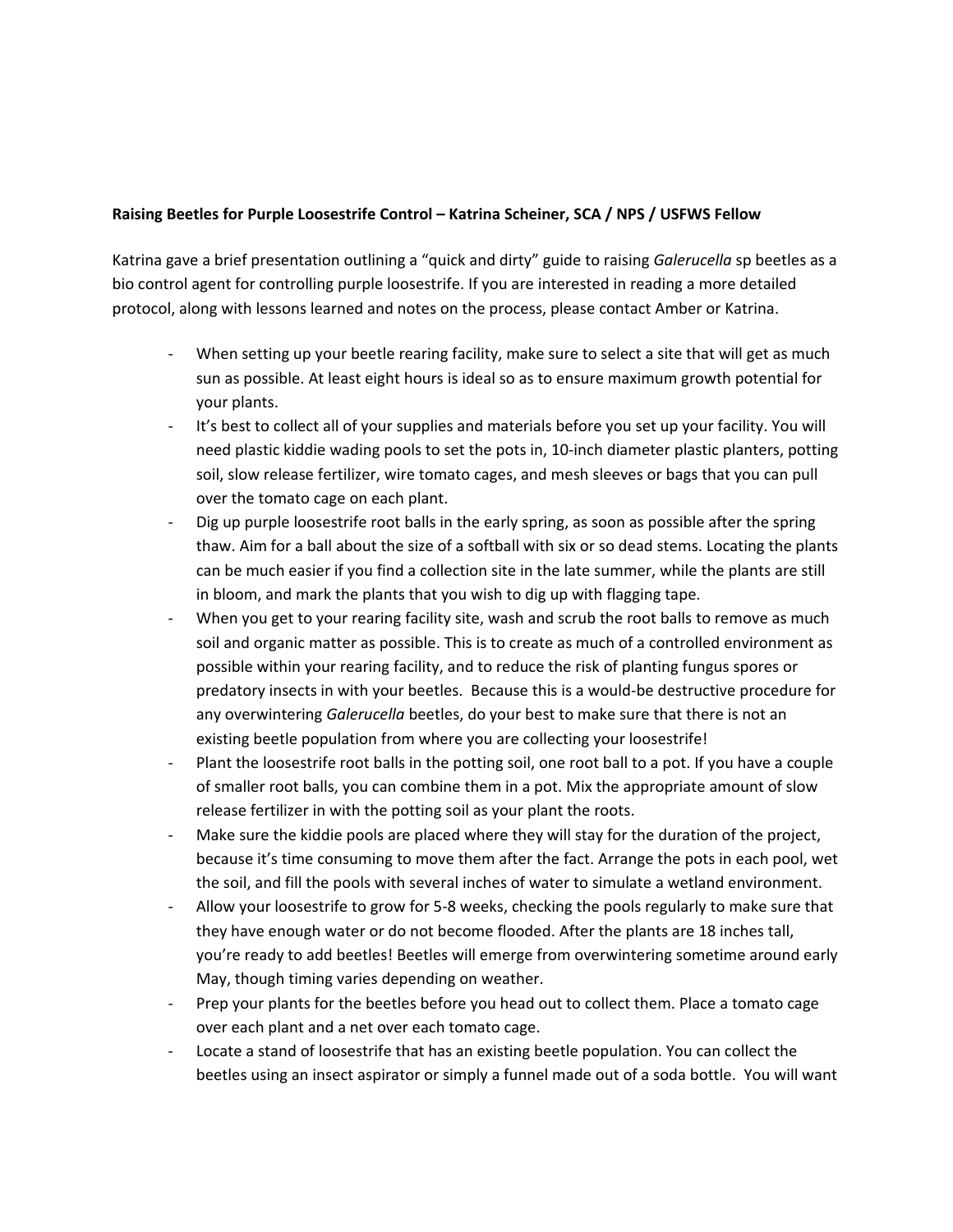to add about 10-15 beetles to each plant, so it can be much easier to collect the beetles directly into smaller containers, with 10-15 in each.

- Carefully add your beetles to each netted plant, keeping an eye out for any that may try to escape.
- It takes about 40 days from egg to new adult, so plan your monitoring accordingly. Continue to check the water levels in the pools, but also keep track of your beetle's life stages. They should begin laying eggs almost immediately from the time that you add them to your plants.
- As the larvae hatch, your plants will become more and more defoliated. Keep a careful watch on this because you will likely need to supplement your potted plants with loosestrife cuttings from the wild in order to sustain your beetles.
- As soon as you note new adults emerging, it's time to release your beetles! Bring the entire netted pot to your release site. Carefully remove the netting from around the pots and turn it inside out, checking for larvae. You may leave the netting draped across wild loosestrife or very carefully remove any larvae and place them on wild plants. Nestle your pots in with the wild loosestrife and break off a few stems to create bridges for your beetles. New adults cannot fly for the first day or so after pupating, but will still need access to a food source.
- Leave the pots in the wetlands for at least a month, or even longer, to ensure that any larvae and pupae that were still on your plants in the soil have time to develop into adults.

A note from the audience: If you do have an existing beetle population, you can also carefully dig up wild loosestrife and pot it in your facility. Beetles that overwintered in the soil will emerge from your pots, so either net them when you plant them or keep a careful watch on when beetles emerge. If you go this route, you will not have to collect beetles from the wild.

- The purpose of creating a rearing facility is to provide the beetles with the most ideal growing conditions possible. They are allowed to develop free of predation, and so we will be able to help bolster wild populations.

# **The Vine – A Round Robin Sharing of Members' 2012 Field Season Activities**

Acton – Bettina Abe - Had their second season of pulling water chestnut on Icehouse Pond, had a total of about 75 volunteers, pulled over three days, used about 40 boats, and pulled about 800 ft<sup>3</sup> of wet plants. The Acton Democratic Committee pulls chestnut as their annual service project. This was also their fourth year picking garlic mustard and hosted pulls on 9 of their 16 conservation land properties. They had about a dozen volunteers, are having good success on two of the properties, and are at least keeping it at bay on the others.

Concord Land Conservation Trust – Used NRCS funds at Elm Brook to clear an old apple orchard of oriental bittersweet by way of cutting the stems and burning the field. Continued water chestnut removal on Fairhaven Bay and have been very successful, only needing to hand pull this year.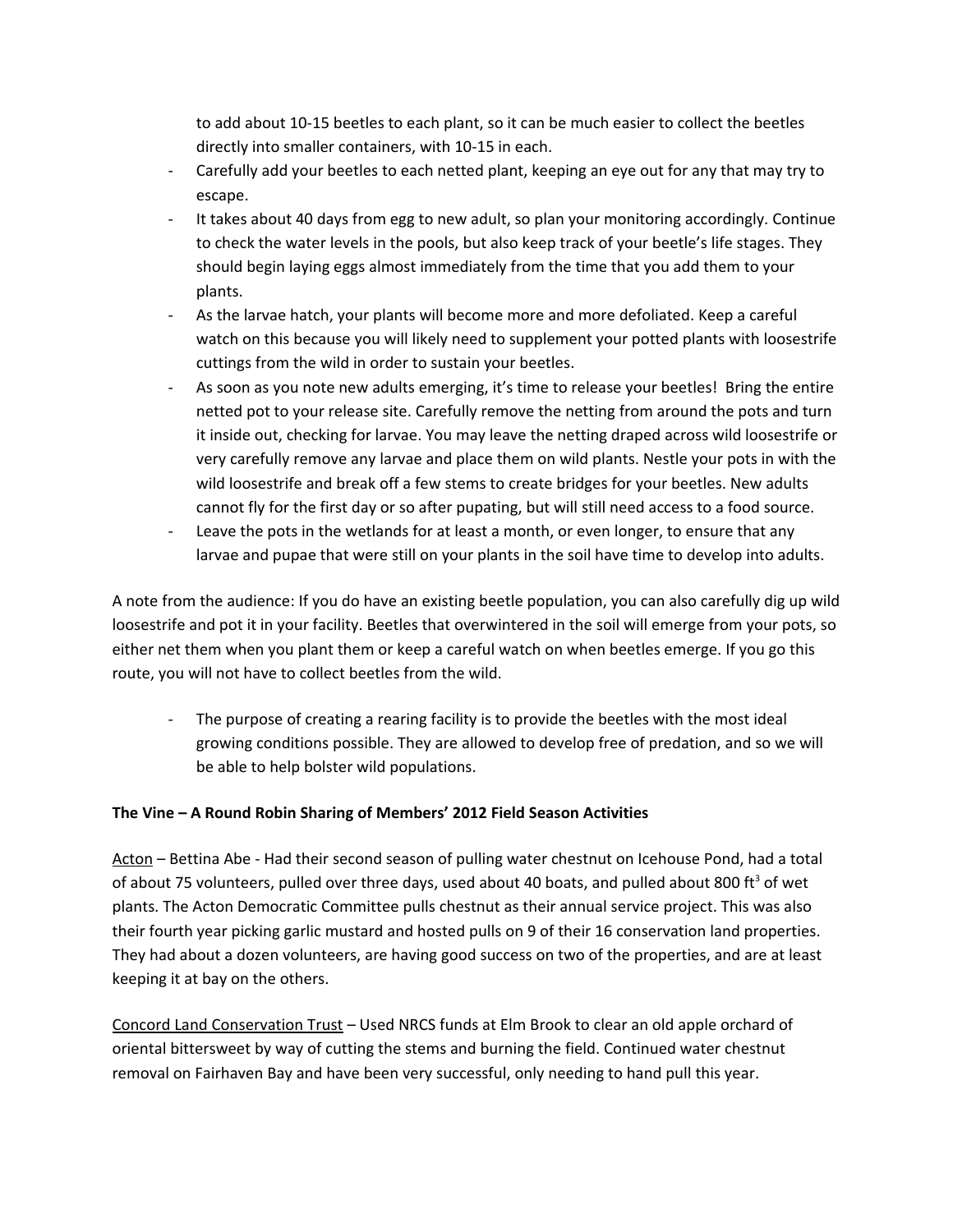FARNWR – Karen Riggert -Pulled spotted knapweed on the south side of Assabet and have continued to remove purple loosestrife on the north side for the past four or five years, and it's looking better. Spotted knapweed has also been controlled in other areas of the Refuge by the bio interns.

Lincoln Conservation Commission – David Mckinnon- Hosted their fourth annual garlic mustard pull – encouraged residents to pull on their own property and around town, then the Con Com coordinated the pick up of the bags. It was their most successful pull to date and the collected over 1000 bags of garlic mustard. Unfortunately, (invasive) wall lettuce is moving in in place of the garlic mustard. They are close to having water chestnut 98% eradicated from Fairhaven Bay.

Littleton - Rick Findlay - Working on controlling mile-a-minute and garlic mustard, using money from WHIP grant to maintain control of existing infestations and control new plants.

Mass Audubon – Jeff Collins - submitted notice of intent for applying herbicide to phragmites in Marshfield, but the DEP said they'd need a higher level permit, and thus license, to do so. They met with DEP staff to try to work out a general permit solution. The 401 water quality permit originally applied to herbicide use in open water bodies, but now extends to wetlands. Their existing plans are alright, but are working out a plan for next year. Tia Pinney reported on purple loosestrife control efforts on Drumlin Farm – they had planned to rear beetles, but that fell off this year as students actually dug up the wrong plants. They're also controlling the property for spotted knapweed, garlic mustard, and oriental bittersweet.

Maynard Conservation Commission – John Dwyer – They are watching the planning developments of the Maynard Country Club as there are invasives on the property, but for now they seem to be kept in check by the course maintenance. They are also looking into management options for the Maynard Cemetery because it currently has many invasives but there are no existing management plans.

Natick Garden Club - Jill Miller - Organizing a group of members who will help manage invasives on private property and assist the land owners. They hope to expand to public property as well, but are focusing on educating land and home owners for now.

New England Wild Flower Society – Ted Elliman – had been controlling Japanese stilt grass at Conte Wildlife Refuge in West Springfield for five or six years, but then had a lapse of funding and now the stilt grass is all back as bad as it ever was. Really demonstrates how important it is to keep on top of the plants and get out there every year. They are putting together long-term volunteer monitoring program to get it back under control.

Stow – Allan Fierce - The Land Trust and Conservation Commission aren't very involved in invasives work. They noted that specific effort needs to be made to mark the location of problems. They also really want to get the Con Com involved because there are some serious infestations on their properties.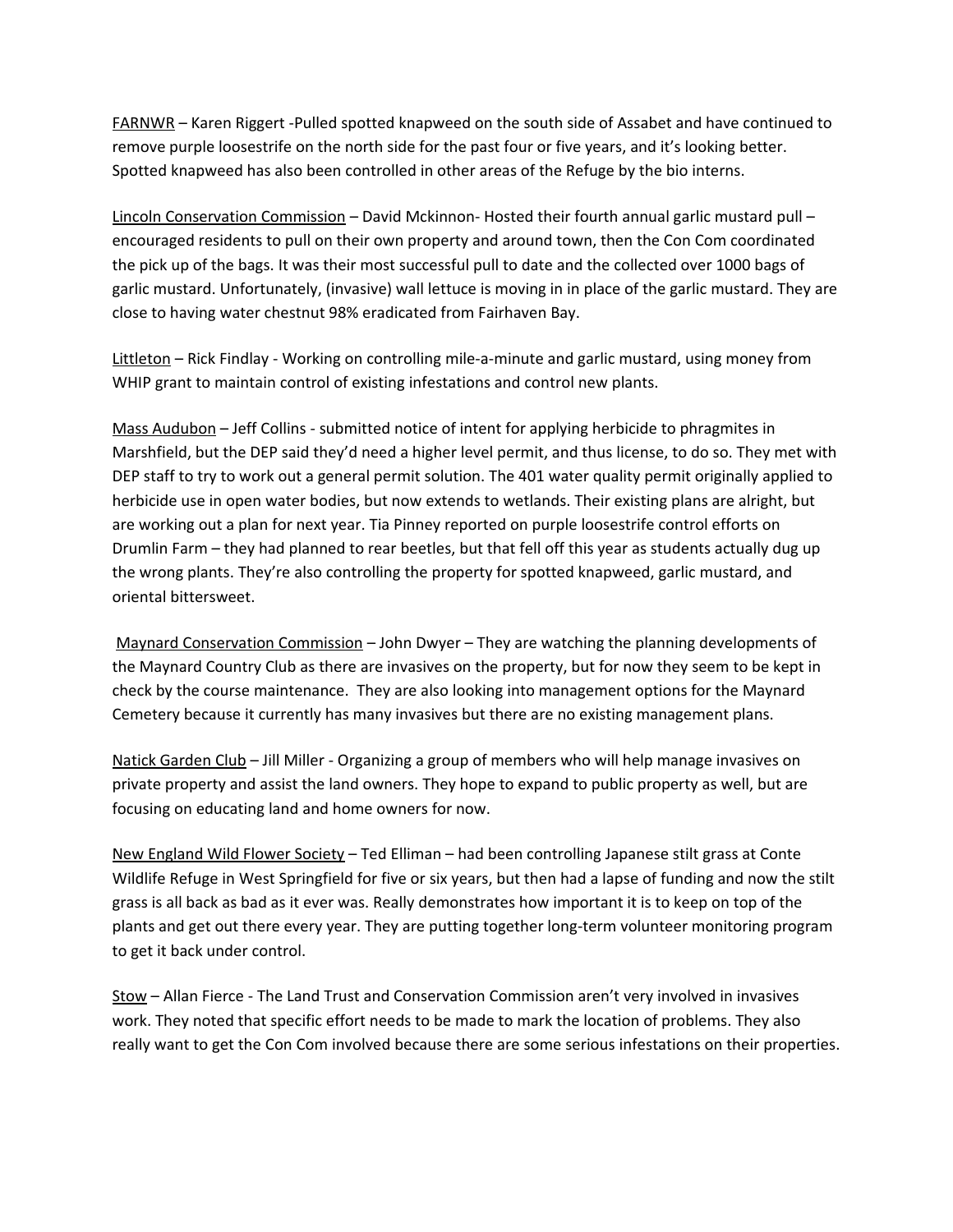Sudbury Valley Trustees – Laura Mattei – They're employing Ted to do work in the desert area in Marlborough, targeting the strip on Concord Road. They're targeting a patch of phragmites and some isolated bittersweet. At the Greenways property they targeted buckthorn and are continuing their garlic mustard pulls at Wolbach Farm. They've generally had good success with the garlic mustard pulls, though it takes several years (they've been working the Wolbach property for three or four) and the populations are difficult to control when large.

USDA NRCS – Stephanie Wilsen - Supporting WHIP project activities on private land, not extending to public land as the program is getting more restrictive.

SWEET – Rebecca Chizzo – Second year for their garlic mustard pull (the first year yielded 222 bags), 53 residents helps and they collected 714 bag of garlic mustard. They also IDed and reported a black swallowwort population near the Sudbury River and removed 65 bags of swallowwort from the area. They noted additional swallowwort populations around the watershed.

USFWS – Amber Carr – pulled water chestnut, both with harvester and hand pulling. This year they borrowed the Hop Brook Protection Association's boom to catch floaters, and were successful in keeping floaters in check. They had a crew out on the river collecting floaters the week following the harvester as well. They continued with their early detection monitoring and are on their second year monitoring Puffer Pond at Assabet River NWR. There are still no aquatic invasives, aside from the purple loosestrife that has been there.

Wayland Surface Water Quality Committee – Tom Largy – Have been using a contractor to remove water chestnut on Heard Pond for the past 10 or 11 years and expect to only need to continue for another five or six years. They've had excellent success thus far, but still removed about 2,000 plants this year. Dudley Pond has had a milfoil problem for quite some time. It used to be treated every couple of years with chemicals, but about eight or nine years ago they moved away from that. They spent \$25,000 on milfoil beetles to use as a bio control several years ago, but the beetles appeared to do nothing. They hired professional divers to hand pull it, but that was also unsuccessful and they had to treat the pond a couple of years later. They have continued extensively hand pulling since then and pulled about 30,000 plants this year, at an approximate cost of \$1 per plant pulled. They will likely have to go back to using a chemical treatment.

Westborough Community Land Trust – Janet Anderson – this was their  $3<sup>rd</sup>$  year of raising and using purple loosestrife beetles as a teaching tool with scouts and high school students. They are also continuing with garlic mustard pulls and removing burning bush.

Westford Conservation Trust – Ron Gemma – completed their second year of mile-a-minute management, starting to make some progress this year, but the seeds remain viable for five years. They had nine scheduled bi-weekly pulls plus three additional special pulls, and a total of 35 volunteers. They are focusing on outreach and education, visiting people's homes and helping residents. They are expanding their scope outwards, finding additional pockets of the plants. They've called their education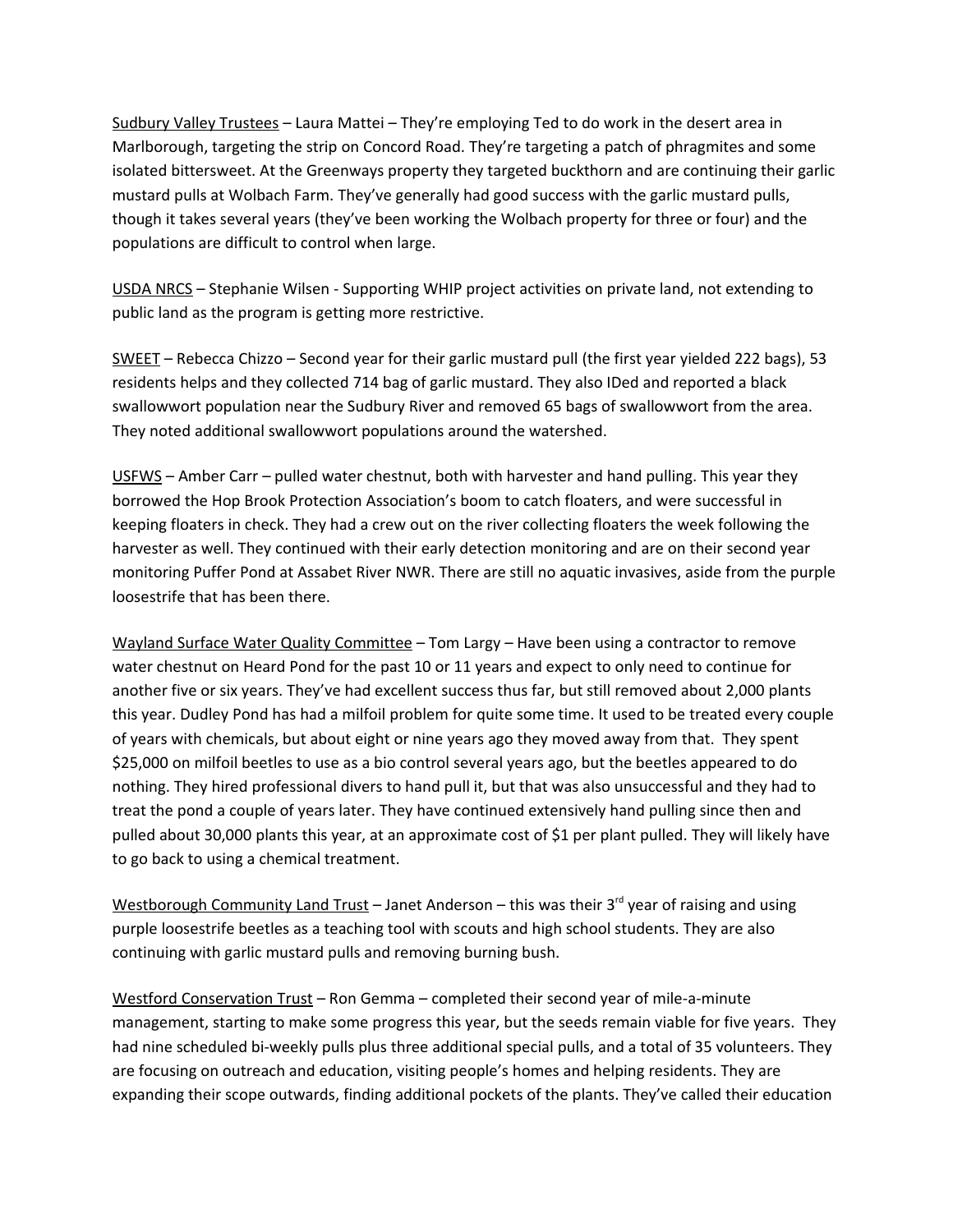program Beauty and the Beast to encourage residents to manage in their own yards. Ted asked if they've tried weevils to control the plants, and they have not.

## **Summary of CISMA Activities for 2012 Field Season**

CISMA currently has 43 members

The RSC small grants program has funded projects with CISMA members for the past three years

- \$5300 from the RSC has funded several projects:
	- o NEWFS continued early detection monitoring and rapid response trainings for two years
	- o Updated species lists, had some speakers talk about particular species and management
	- o Planned to do stilt grass control but weather didn't allow for it
	- o Some money went to SWEET for their invasives efforts
	- o Have funding for another year for Bay State Road Program (its 2<sup>nd</sup> year) with Westfield's CISMA groups; about 20 people attended last year.
	- o Some funds went to the Education Outreach Committee to continue the speaker series, have our first speaker in January and another in May.

Lynn Knight spoke about the NFWF grant and outlined the activities of the grant partners this past season:

- As mentioned at the beginning of the meeting, the National Fish and Wildlife Foundation awarded CISMA \$70,000 to conduct invasive species management work.
- There are five partners and seven management sites involved in the grant work, which spans the 2012 and 2013 field seasons.
	- o The projects will restore meadows and early successional habitat
- At Walden Woods they are controlling for bush honeysuckle, utilizing the cut and paint method
- At SVT's desert area they mapped the entire area a couple years ago and now hand pulled isolated populations and cut and painted phragmites with Ted. They hand pulled and cut and painted glossy buckthorn and plan to do a burn of the area to control new growth after they mow.
- At SVT's Greenways property, they are focusing on field restoration and controlling for buckthorn and multiflora rose.
- At O'Rourke's (USFWS), they're removing multiflora rose. This past season they cleared three acres of the five-acre site, using the cut and paint method.